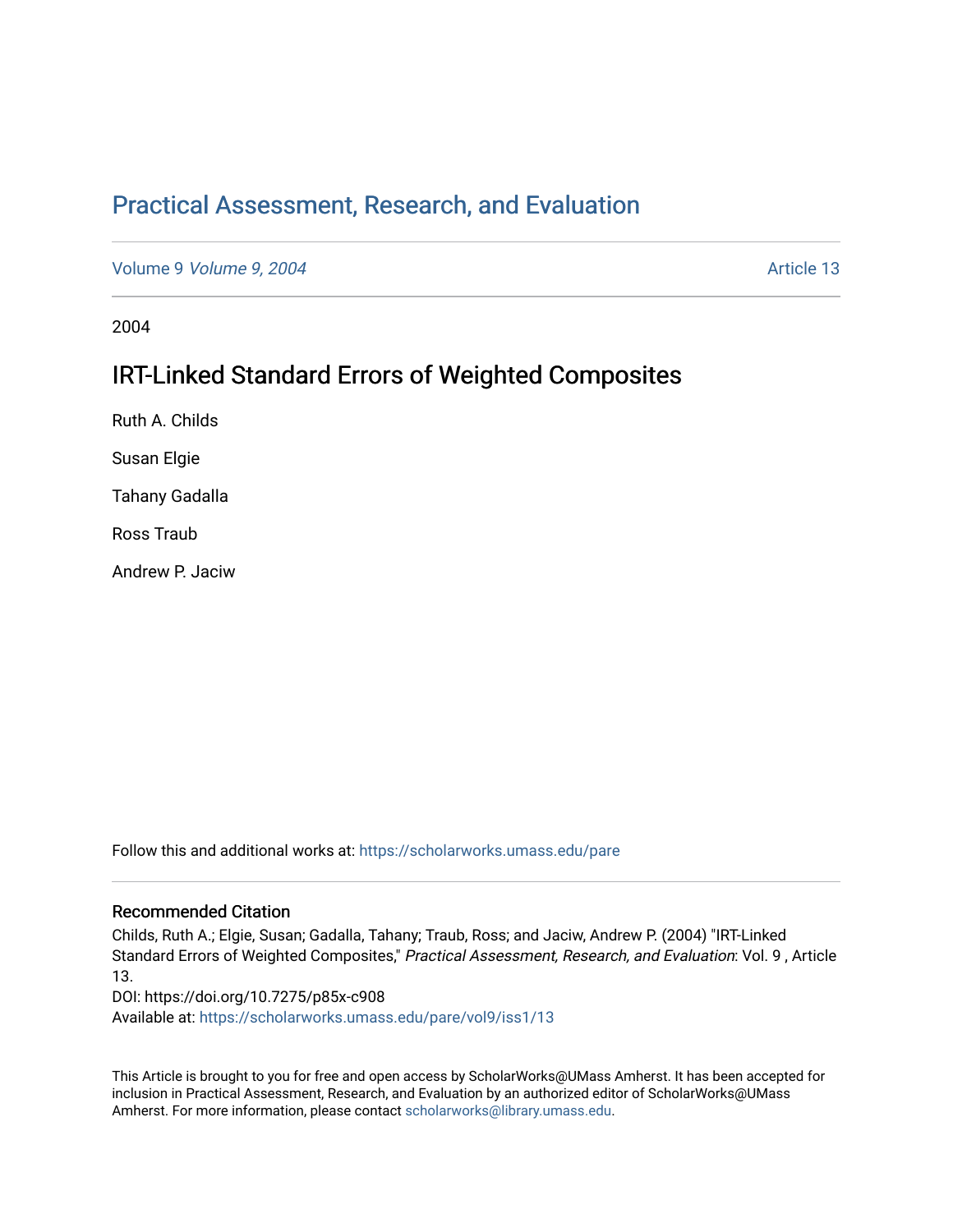# Childs et al.: IRT-Linked Standard Errors of Weighted Composites<br> **Practical Assessment,<br>
Research & Evaluation**

A peer-reviewed electronic journal.

Copyright is retained by the first or sole author, who grants right of first publication to *Practical Assessment, Research & Evaluation*. Permission is granted to distribute this article for nonprofit, educational purposes if it is copied in its entirety and the journal is credited. PARE has the right to authorize third party reproduction of this article in print, electronic and database forms.

Volume 9, Number 13, June, 2004 **ISSN=1531-7714** 

#### **IRT-Linked Standard Errors of Weighted Composites**

Ruth A. Childs, Susan Elgie, Tahany Gadalla, & Ross Traub Ontario Institute for Studies in Education of the University of Toronto

Andrew P. Jaciw Stanford University

> In this study, we describe an approach to calculating the standard errors of weighted scores while maintaining a link to the IRT score metric, then use the approach to compare three sets of weights. Weighting a mathematics test's multiple-choice items, short-answer items, and extended constructedresponse items to achieve a ratio of 2:2:6 on the raw score metric had little effect on examinee scores or standard errors. Ratios of 3:3:4 and of 1:1:8 required more extreme weights and had a slightly larger, but still small, effect on results, increasing the standard errors. Overall, as the difference between the intended emphasis and the test's design increased, the effect of the weighting also increased.

Weighting items when forming composite scores is unavoidable. Gulliksen (1950) both begins and ends his description of weighting approaches with that observation. Whenever a score is created from more than one item or set of items, the way in which the results are combined and the psychometric properties of the components determines their contributions to the composite score. Weights can be imposed explicitly to try to control the effect of each component, but even if weights are not defined explicitly, the features of the original results, such as their ranges of values, and decisions about how to combine the results, weights their contributions implicitly.

In the simplest scenario, when the scores on individual test items are added together to create a test score, the weighting of the items is nevertheless determined by the test design. The number of possible score points for each item, the number of items of each type and measuring each part of the test's content, and the variance of the item scores determine relative contributions to the overall score.

When test items are calibrated using item response theory (IRT) models, weighting occurs as a result of the model. An advantage of these models – specifically, models in which the slope is allowed to vary across items, such as the two- and three-parameter logistic (2PL and 3PL) models and Samejima's graded response (GR) model (Samejima, 1969) – is that the items better able to discriminate among examinees will contribute more information to the final examinee score estimates and have higher weights. Lord (1980), provided an argument for using IRT to impose weights, describing how to compute the information function for a weighted composite of item scores and demonstrating that the optimal weights for dichotomously-scored items are equal to the slope parameters in the IRT model. As Thissen, Nelson, Rosa, and McLeod (2001) observe, "*Each [examinee's] response pattern is scored in a way that best uses the information about proficiency that the entire response pattern provides, assuming that the model summarizes the data accurately*" (p. 169).

Sometimes tighter controls of the contribution of items to examinee scores may be required. For example, a testing program that has set a strict policy of weighting item types (e.g., multiple-choice, short-answer, and extended constructed-response) in proportion to the amount of testing time may insist on explicit weighting of the items. For such a program, being able to state that item types are weighted in proportion to testing time (and, especially, that multiplechoice items are not making a disproportionate contribution) may override other considerations. Cohen & Jiang (2001) describe a similar situation in which a state testing program administers many multiple-choice items and only a few more costly constructed-response items. In their example, however, the test results must reflect an emphasis on the skills measured by the constructed-response items, requiring that item types be weighted to represent the desired test design, not the design dictated by cost constraints.

This study describes how to calculate the standard errors of weighted scores while maintaining a link to the IRT score metric and uses the approach to compare three sets of weights.

# *Approaches to Weighting*

A wide variety of approaches to weighting items and sets of items have been described. For example, Gulliksen (1950), summarizing the state of the art at the time, provided formulae and rationales for basing weights on the reliabilities, error variances, or standard deviations of the test or subtest scores, on factor analysis results, or on maximizing the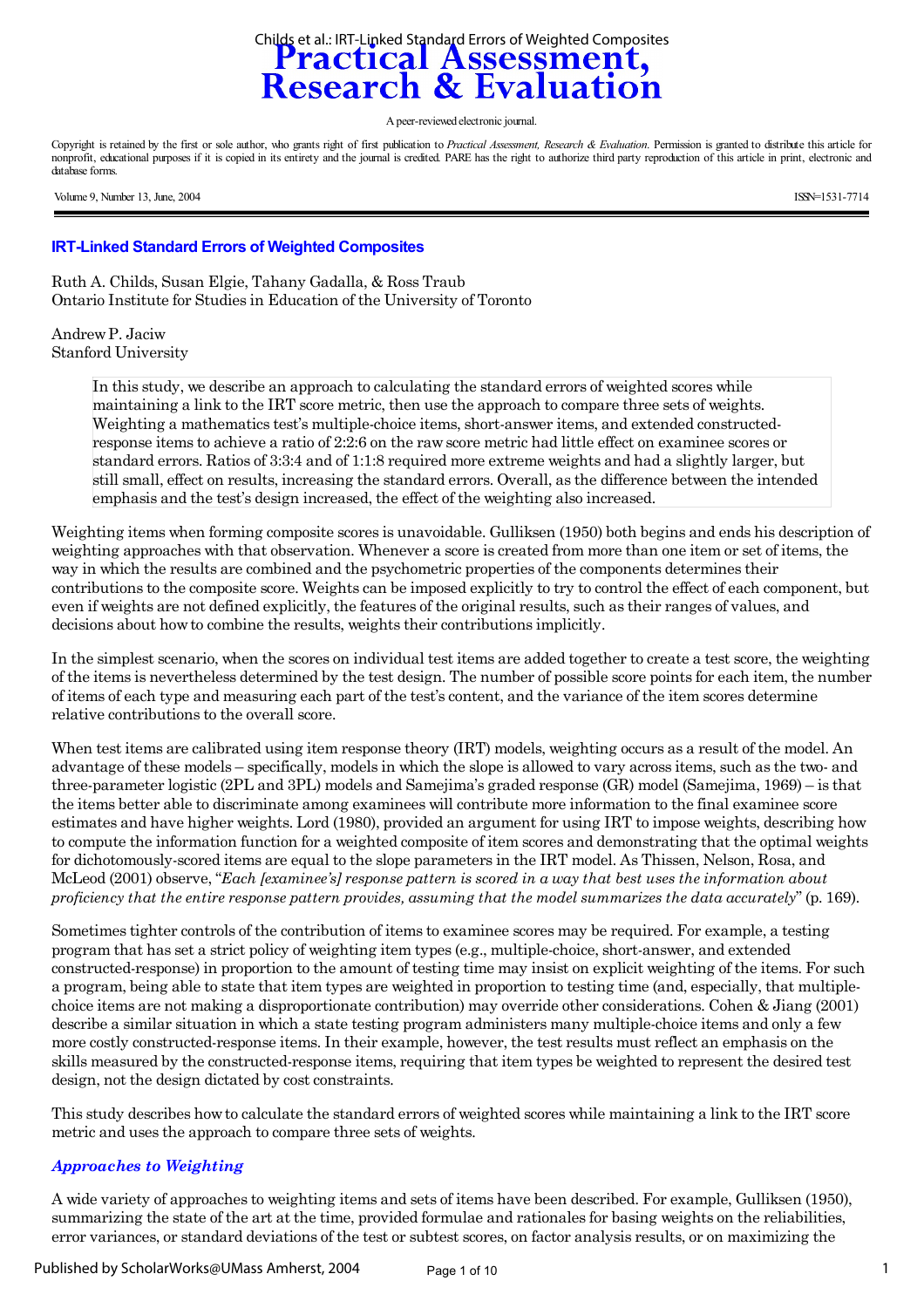#### Practical Assessment, Research, and Evaluation, Vol. 9 [2004], Art. 13

reliability of the composite score. McDonald (1968) proposed a "*unified treatment of the weighting problem,*" classifying the approaches described by Gulliksen and others as special cases of a general approach. Wang & Stanley (1970) reviewed approaches to determining weights for tests, subtests, and items, and added a consideration of differential weighting of response options within items. They also reviewed the available empirical research, concluding:

*The effectiveness of weighting depends on the number of measures to be combined, their intercorrelations, and certain characteristics of the weights. Weighting is most effective when there are but a few relatively independent variables in the composite. With a large number of positively correlated variables (such as test items), the correlation between two randomly weighted composites rapidly approaches unity.* (p. 699)

As increasing numbers of constructed-response items have joined multiple-choice items in large-scale assessments, recent studies have focused on issues related to creating weighted composites from tests or subtests consisting of different types of items. For example, Wainer & Thissen (1993) compared approaches to combining a test consisting of multiple-choice items with one consisting of constructed-response items. They summarize their results as follows:

*[W]e ought to weight each section of a test by its value to the measurement goals of the test. This is done in the small, by item, when a test is scored with an IRT model that allows differential slopes of each item's trace line…. We added our support to those who have suggested this in the large, by test section. Is this what takes place in practice? No. Test sections are typically weighted by the amount of testing time. We have shown that such a policy will typically yield a score of lower reliability than might have been obtained with an optimalweighting system.* (p. 113)

Rudner (2001) expresses concern that the focus on the reliability of the composite score may cause researchers to lose sight of the effect of weighting on validity. He describes a case in which a multiple-choice subtest has higher reliability, but a lower correlation with a criterion measure, than a constructed-response subtest. In such a case, determining weights may involve a trade-off between the reliability of the composite and its validity. Here the correlation between subtests is not high, so that the subtests fit Stanley & Wang's description of "*but a few relatively independent variables"* when "*weighting is most effective*" (p. 699).

Ercikan et al. (1998), similarly, describe the value of constructed-response items as increasing test validity. In their study, they compare scores and information from multiple-choice and constructed-response items calibrated together and calibrated separately using IRT models, but do not create a composite score from the results of the separate calibrations.

Related to the issue of score validity, Wilson & Wang (1995) compared the contributions of multiple-choice and performance-based items to defining the latent variable in IRT analyses and to test information, concluding that performance-based items contributed more information than multiple-choice items, but that multiple-choice items did affect the definition of the latent variable.

Ito & Sykes (2000) and Sykes, Truskosky, & White (2001) examined the effects on composite test scores of increasing the weights of extended response, constructed-response, or multiple-choice items, as compared to the effects of adding an equivalent number of items of the relevant type. The standard errors of the scores that included weighted components were higher across the latent trait scale, though the difference was greater on the lower and upper parts of the scale than in the middle.

A number of recent research studies (e.g., Ban & Lee, 2002) have investigated the psychometric properties of weighted scale scores and approaches to computing standard errors for such scores. Fewer (see, however, Cohen & Jiang, 2001; Kolen & Wang, 1998) have addressed computing the standard errors of weighted scores, while maintaining a link to the IRT score metric. This may be particularly useful if the equating is performed using the IRT metric and the cutscores are determined in that metric (see, for example, Childs, Jaciw, & Saunders, 2002).

# *This Study*

The purpose of this study is to describe and determine the effect of an alternative scoring approach implemented in order to permit explicit weighting of items while maintaining a link to the IRT metric. In addition to describing and illustrating the approach, this study addresses the following questions for three sets of weights:

- 1. What are the correlations between examinees' weighted summed scores and IRT scores?
- 2. If these scores were reported in five categories, what percentage of examinees would be classified differently?
- 3. Does one approach favor high or low achievers?
- 4. Which approach yields a lower standard error of measurement?

#### **METHOD**

#### *Data*

https://schalsowthis.stmdss.adu/plare/frol9/itsbl/\$pring 2000 field test of the Grade 9 Assessment of Mathematics, a Page 2 of 10 2 DOI: https://doi.org/10.7275/p85x-c908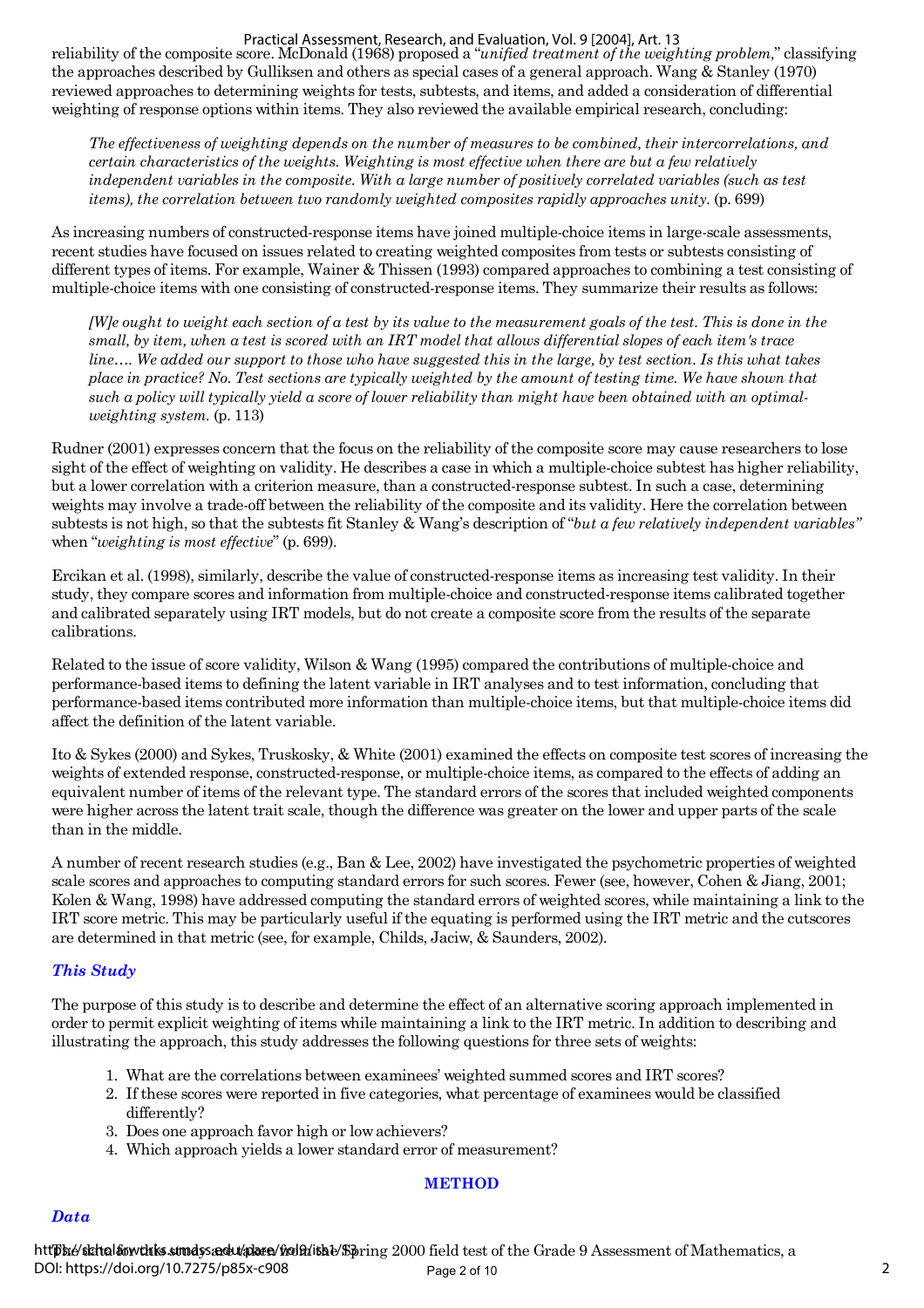#### Childs et al.: IRT-Linked Standard Errors of Weighted Composites

standardized assessment developed by the Education Quality and Accountability Office (EQAO), Ontario's provincial testing agency. The assessment included multiple-choice items, short-answer items, and extended constructed-response items. Only examinees responding to all three item types were included in these analyses. Although different versions of the test were created to match different Grade 9 mathematics courses and languages of instruction, only one version of the test is analyzed in this study. Three parallel forms of that test version were field-tested, with approximately 1,500 observations for each form. Two of the three forms provided data for this study. These forms will be referred to as Form X and Form Y.

After a few items that were to be rewritten were dropped, Form X consisted of 23 multiple-choice items, 11 short-answer items (with a maximum total score of 22), and 23 extended constructed-response items (with a maximum total score of 96). The short-answer and extended constructed-response items were scored by trained markers using item-specific scoring guides. The number of codes in each scoring guide was determined by the complexity of the item and ranged from four to seven. Across all item types, the maximum total score was 141. The number of examinees was 1,256.

Form Y consisted of 22 multiple-choice items, 8 short-answer items (with a maximum total score of 16), and 14 extended constructed-response items (with a maximum total score of 75). Across all item types, the maximum total score was 113. The number of examinees was 1,188. The score distributions and reliabilities of the raw scores by item type and overall for both forms are provided in Table 1.

|                    |                                      | Number   |         | Score    |       |       |  |
|--------------------|--------------------------------------|----------|---------|----------|-------|-------|--|
| Form               | Item Type                            | of Items | Maximum | $\cal M$ | SD    | Alpha |  |
| X<br>$(N = 1,256)$ | Multiple-Choice                      | 23       | 23      | 16.12    | 4.04  | .76   |  |
|                    | Short-Answer                         | 11       | 22      | 12.53    | 4.37  | .72   |  |
|                    | Extended Constructed-Response        | 23       | 96      | 88.00    | 15.02 | .88   |  |
|                    | All Items                            | $57\,$   | 141     | 120.56   | 21.32 | .91   |  |
| Y<br>$(N = 1,188)$ | Multiple-Choice                      | 22       | 22      | 15.52    | 4.19  | .80   |  |
|                    | Short-Answer                         | 8        | 16      | 10.07    | 2.37  | .51   |  |
|                    | <b>Extended Constructed-Response</b> | 14       | 75      | 60.65    | 10.79 | .83   |  |
|                    | All Items                            | 44       | 113     | 91.05    | 14.57 | .87   |  |

Table 1: Descriptive Statistics by Item Type

Note: Because of missing data, the statistics for the item types and overall scores are based on different numbers of observations.

Previous analyses (Childs et al., 2001) investigated the dimensionality of the assessment to determine whether the assumption that the set of items being calibrated is unidimensional is violated. Confirmatory factor analyses indicated that factors defined by content strands and skill categories were very highly correlated and the models including these factors were not significant improvements over the unidimensional model. Factors defined by item types were less highly correlated; however, the correlations (between .8 and .9) were sufficiently high that the decision was made to calibrate the item types together, allowing a single latent trait to be defined by the three item types.

# *Computing Scores and Standard Errors*

*IRT scoring.* Weighting in IRT is related to item information. Item information is defined as: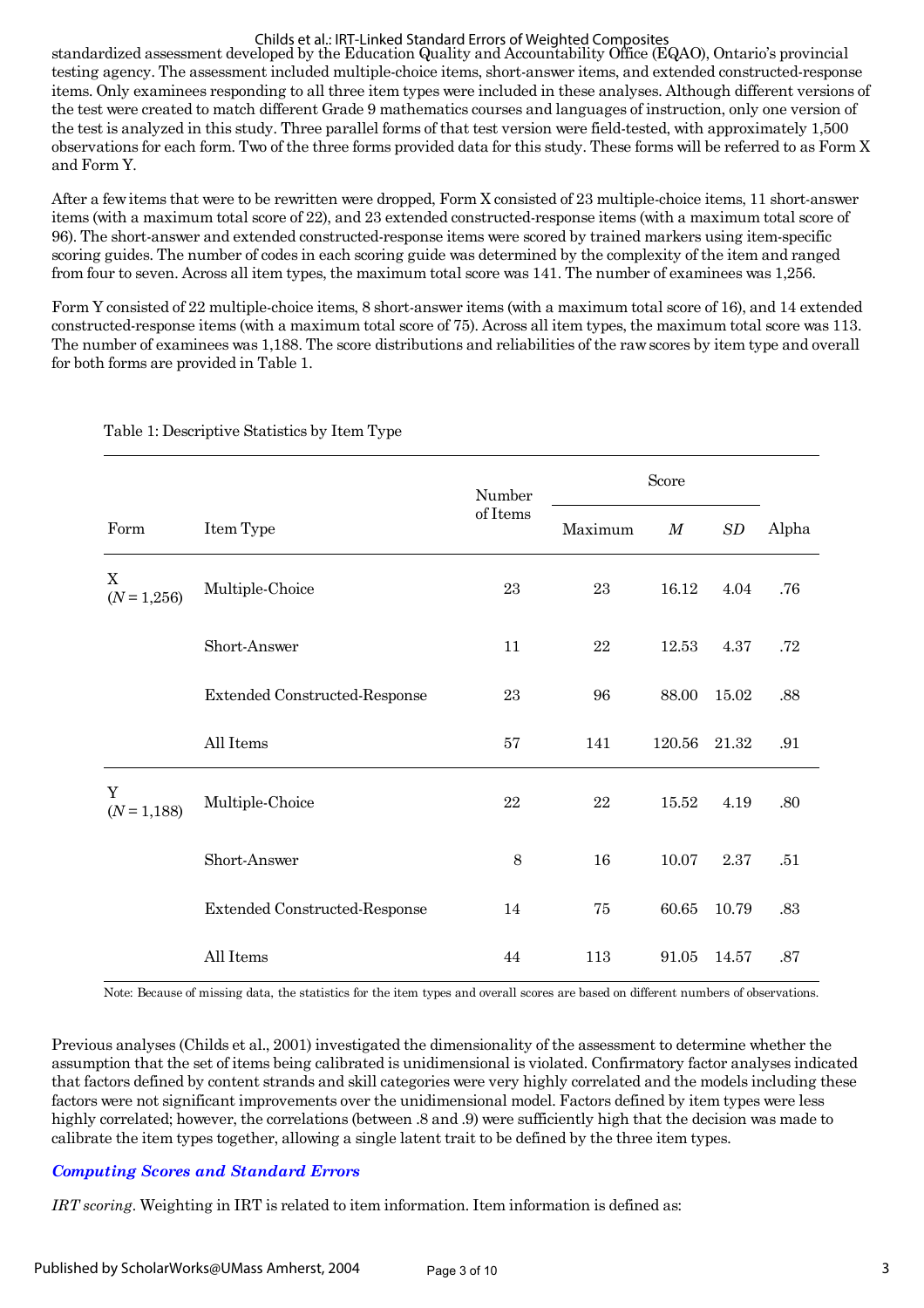Practical Assessment, Research, and Evaluation, Vol. 9 [2004], Art. 13

$$
l_j(\theta) = \frac{[P_j(\theta)]^2}{P_j(\theta)Q_j(\theta)}
$$

where

 $I_i(\theta)$  is the information provided by item *j* at ability level  $\theta$ ,

 $P_i(\theta)$  is the probability of answering item *j* correctly at  $\theta$ ,

is  $1\hbox{-} P_j$  or the probability of answering the item incorrectly at  $q$  , and

 $P_i(\theta)$  is the first derivative of  $P_j(\theta)$  and is equal to the slope of the item characteristic curve (ICC)

at *q .*

Test information is computed by summing item information at each level of *q.* The standard error of a test score is related to test information as follows,

$$
SE(\theta) = \frac{1}{\sqrt{I(\theta)}}
$$

where  $SE(\theta)$  is the standard error of estimation at that ability level. (For detailed treatments of IRT information, see Baker, 1992; Hambleton, Swaminathan, & Rogers, 1991.)

The PARSCALE program (Muraki & Bock, 1996) was used to compute Marginal Maximum Likelihood (MML) item parameter estimates for the items, applying the 3PL model to the multiple-choice items and the logistic form of the GR model to the short-answer (marked on a three-point scale) and extended constructed-response (marked on a four- to seven-point scale). PARSCALE was also used to compute examinee score estimates, based on these item parameter estimates, with omitted items ignored. Expected a Posteriori (EAP) scoring was used, in which a *N(0,1)* population prior is incorporated into the estimates. PARSCALE also yielded standard errors for the score estimates.

**A***lternative scoring.* The testing program's policy specified that items in the test should be weighted so that the ratios of the contributions of multiple-choice, short-answer, and extended constructed-response items are exactly 2:2:6. For purposes of comparison, ratios of 3:3:4 and 1:1:8 are also used. To accommodate the weighting, item-level variances are computed in the raw score metric. Estimates were made at 61 *levels of q* equally spaced between -3 and +3. Because the item-level variances are computed at specific levels of *q*, they are standard errors of measurement at those levels. Weighted composites of the item scores and of the item variances at each chosen level of *q* are then created. Because item responses at a given level of *θ* are assumed to be independent, the off-diagonal elements in the correlation matrix need not be considered when combining the item variances (Lord, 1980). Finally, examinees' weighted summed scores are computed.

The specific steps are as follows:

1. Compute the conditional variance for each item at each level of *q*:

• Multiple-choice items:

$$
s_{\text{MC},j}^{2}(\theta) = P_{j}(\theta)(1 - P_{j}(\theta))
$$

Short-answer items:

$$
s_{\text{SA},j}^{2}(\theta) = \sum_{0}^{m} P(\text{Score} \mid \theta)(\text{Score}^{2}) - \left(\sum_{0}^{m} P(\text{Score} \mid \theta)(\text{Score})\right)^{2}
$$

where the possible scores on the item range from 0 to *m*.

- The equation for extended constructed-response items is analogous to that for short-answer items.
- 2. Compute the expected item-level raw score for all items of a type at each level of *q*:

https://scholarworks.umass.edu/pare/bogiesn.probabilities at *q*): DOI: https://doi.org/10.7275/p85x-c908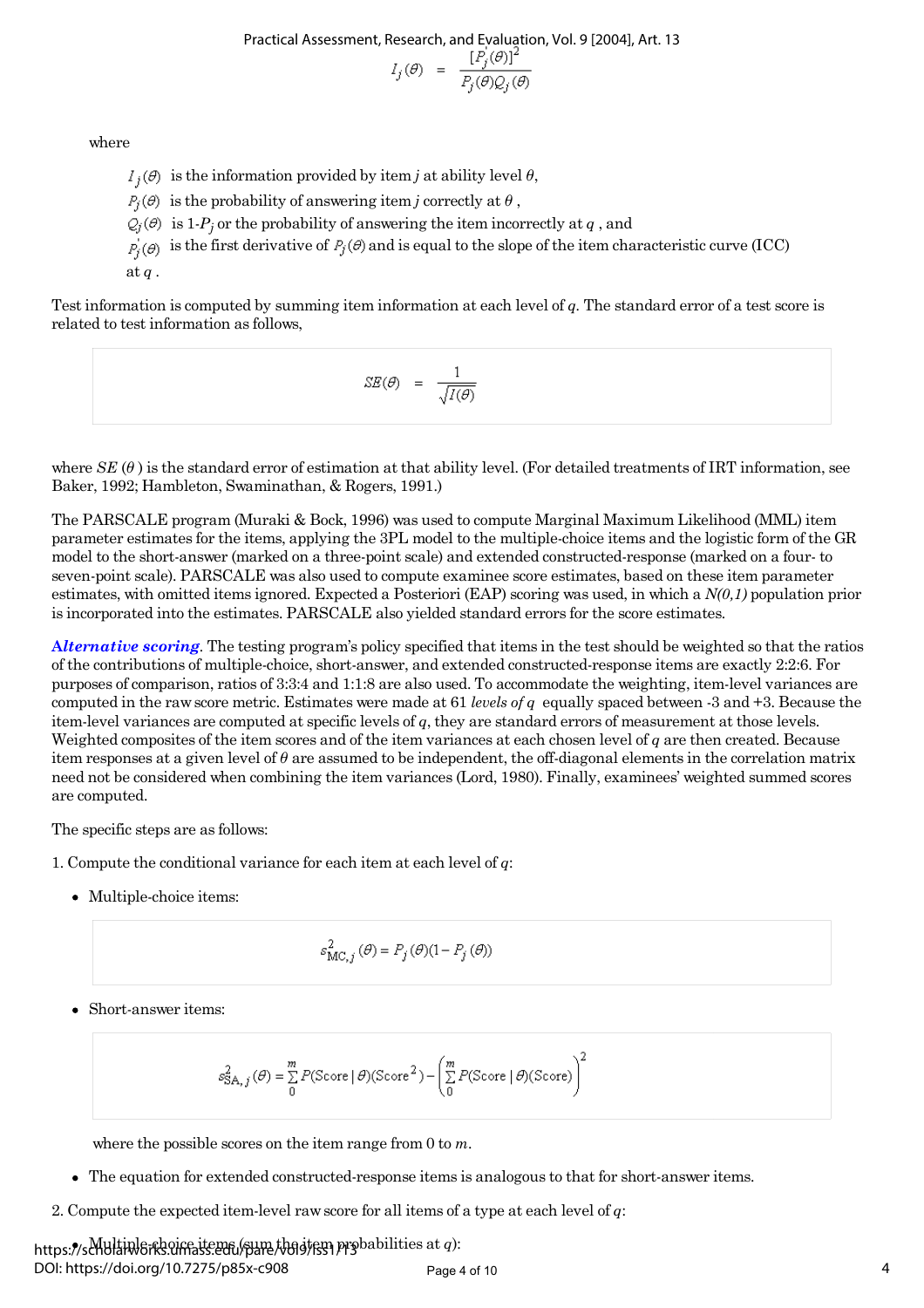$$
E(X_{\mathrm{MC}}(\theta)) = \mathop{\textstyle \sum}_{j=1}^{n_{\mathrm{MC}}} P_{\mathrm{MC},j}(\theta)
$$

where

X<sub>MC</sub> is the total raw score on the multiple-choice items, and  $n_{MC}$  is the number of multiple-choice items.

Short-answer items (sum the probabilities of the scores within items, then sum across items):

$$
E(X_{\text{SA}}(\mathcal{O})) = \textstyle\sum\limits_{\mathclap{j=1}}^{n_{\text{SA}}} \textstyle\sum\limits_{k=0}^{m} k P_{\text{SA},jk} \left(\mathcal{O}\right)
$$

where

 $X_{SA}$  is the total raw score on the short-answer items, and  $n_{SA}$  is the number of short-answer items.

Again, the equation for the extended constructed-response items is analogous to that for short-answer items.

3. Compute weights to be applied to the expected raw scores such that the contributions of the item types to the maximum total raw score are in the desired proportions.

• Multiple-choice items:

$$
W_{\text{MC}} = A_{\text{MC}} \times \frac{Max_{\text{Total}}}{Max_{\text{MC}}}
$$

where

*W*MC is the weight for the multiple-choice items,

*A*MC is the intended proportion of weight for the multiple-choice items (for example, for a ratio of 1:1:8, the proportion of weight for multiple-choice items would be 0.1),  $Max<sub>Total</sub>$  is the maximum score across all items of all types, and  $Max_{MC}$  is the maximum score for the multiple-choice items.

The equations for short-answer items and for extended constructed-response items are analogous to that for multiple-choice items.

4. At each *θ* level, apply these weights to the expected totals for each type of item to create a weighted linear composite of the expected raw scores:

$$
X_{\rm Total}(\theta) = W_{\rm MC} E(X_{\rm MC}(\theta)) + W_{\rm SA} E(X_{\rm SA}(\theta)) + W_{\rm ECR} E(X_{\rm ECR}(\theta))
$$

This weighted linear composite is analogous to a weighted test characteristic curve and so provides a means of translating between the weighted summed score metric and the IRT metric.

5. Compute a composite variance for these totals:

$$
\mathcal{S}^2_{\mathrm{Total}}(\mathcal{O}) = W^2_{\mathrm{MC}} \mathop{\textstyle \sum}_{1}^{n_{\mathrm{MC}}} \mathcal{S}^2_{\mathrm{MC},j}(\mathcal{O}) + W^2_{\mathrm{SA}} \mathop{\textstyle \sum}_{1}^{n_{\mathrm{SA}}} \mathcal{S}^2_{\mathrm{SA},j}(\mathcal{O}) + W^2_{\mathrm{ECR}} \mathop{\textstyle \sum}_{1}^{n_{\mathrm{ECR}}} \mathcal{S}^2_{\mathrm{ECR},j}(\mathcal{O})
$$

- 6. Compute the standard error as the square root of the variance at each *θ* level.
- 7. Compute examinee weighted summed score estimates: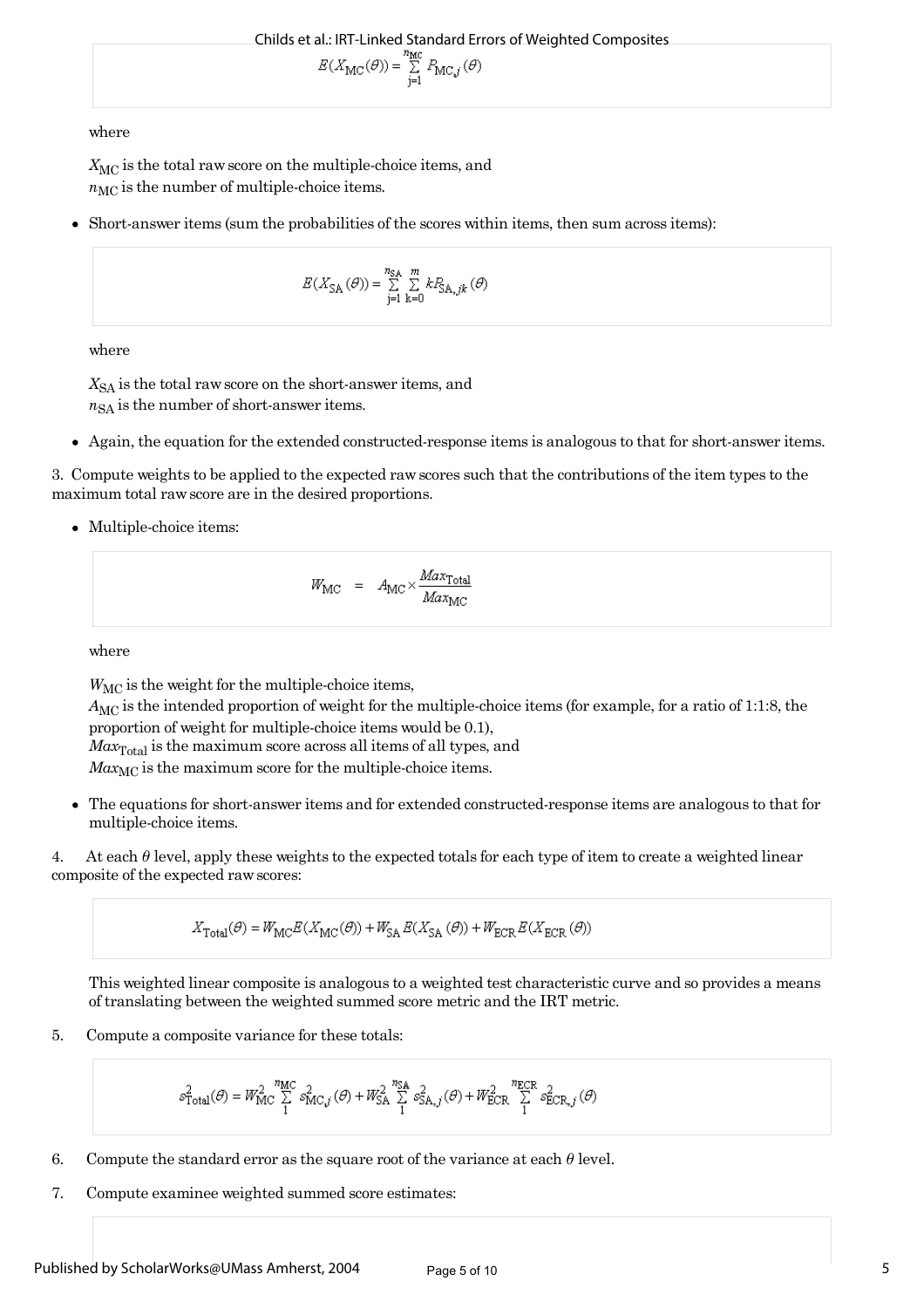Practical Assessment, Research, and Evaluation, Vol. 9 [2004], Art. 13<br>  $Score = W_{MC} \sum_{j=1}^{m_{MC}} C_{MC,j} + W_{SA} \sum_{j=1}^{m_{\overline{LC}}} C_{SA,j} + W_{ECR} \sum_{j=1}^{m_{ECR}} C_{ECR,j}$ 

#### where

 $C_{MC, j}$  is the raw score on multiple-choice item *j*, and variables referring to the short-answer and extended constructed-response portions of the assessment are similarly defined.

#### **Classifying Examinees**

Had this been an operational administration of the test, the scores would have been divided into performance levels for reporting. For the subsequent operational administration of this test, the percentages of examinees performing at each of five performance levels were approximately, from lowest to highest level: 7%, 14%, 27%, 45%, and 6%. For the purposes of this analysis, cutpoints were set so that the percentages of examinees' scores in the five performance levels matched these percentages as closely as possible.

#### **RESULTS**

The weights computed, using Equations 9, 10, and 11, for the ratios of 1:1:8, 2:2:6, and 3:3:4 are presented in Table 2 for Forms X and Y.

|   | Weight     |                                         |                      | Correlation                                                |                             |                         |                                                                                          |                   |
|---|------------|-----------------------------------------|----------------------|------------------------------------------------------------|-----------------------------|-------------------------|------------------------------------------------------------------------------------------|-------------------|
|   | Form Ratio | Multiple-Short-<br>Choice<br>$(W_{MC})$ | Answer<br>$(W_{SA})$ | Extended<br>Constructed-<br>Response<br>$(W_{\text{ECR}})$ | <b>IRT</b><br><b>Scores</b> | Summed<br><b>Scores</b> | Agreement<br>with<br>Unweighted Classifications Average<br>Based on IRT<br><b>Scores</b> | Standard<br>Error |
| X | 1:1:8      | 0.62                                    | 0.65                 | 1.17                                                       | .885                        | .974                    | 67.3%                                                                                    | 6.40              |
|   | 2:2:6      | 1.23                                    | 1.29                 | 0.88                                                       | .920                        | .998                    | 73.0%                                                                                    | 6.14              |
|   | 3:3:4      | 1.85                                    | 1.94                 | 0.59                                                       | .933                        | .996                    | 75.6%                                                                                    | 6.90              |
| Y | 1:1:8      | 0.45                                    | 0.62                 | 1.30                                                       | .917                        | .987                    | 73.1%                                                                                    | 5.61              |
|   | 2:2:6      | 0.90                                    | 1.24                 | 0.97                                                       | .939                        | 1.000                   | 76.1%                                                                                    | 5.12              |
|   | 3:3:4      | 1.35                                    | 1.86                 | 0.65                                                       | .942                        | .992                    | 75.7%                                                                                    | 5.44              |

Table 2: Weights, Correlations, Classification Agreement, and Standard Errors by Form and Ratio

*Correlations.* For Form X and the ratio of 2:2:6, the correlation between the examinees' IRT scores and weighted summed scores was .920. For comparison, the correlation between the unweighted summed scores and the weighted summed scores was .998, but the correlation between the unweighted summed scores and the IRT scores was .908. For the ratio 1:1:8, the correlation of the IRT scores and weighted summed scores was .885; for the ratio 3:3:4, it was .933. The correlations with the unweighted summed scores were .996 and .974, respectively. In summary, the ratio 2:2:6 yielded scores closest to the unweighted summed scores (this is not surprising, as the weights for that ratio are closest to 1; however, the 1:1:8 ratio produced results almost as highly correlated). The ratio 3:3:4 produced scores closest to the IRT scores. These correlations are presented in Table 2 to enable comparison.

Similarly, for Form Y, the correlation between the examinees' IRT scores and weighted summed scores for the 2:2:6 ratio was .938. The correlation between the unweighted summed scores and the weighted summed scores was 1.000, but the https://skationarhetrics.com/diss.edu/pigret/edi9/iss11/4d scores and the IRT scores was .940. The weighted summed scores produced Page 6 of 10  $\qquad \qquad$  6 DOI: https://doi.org/10.7275/p85x-c908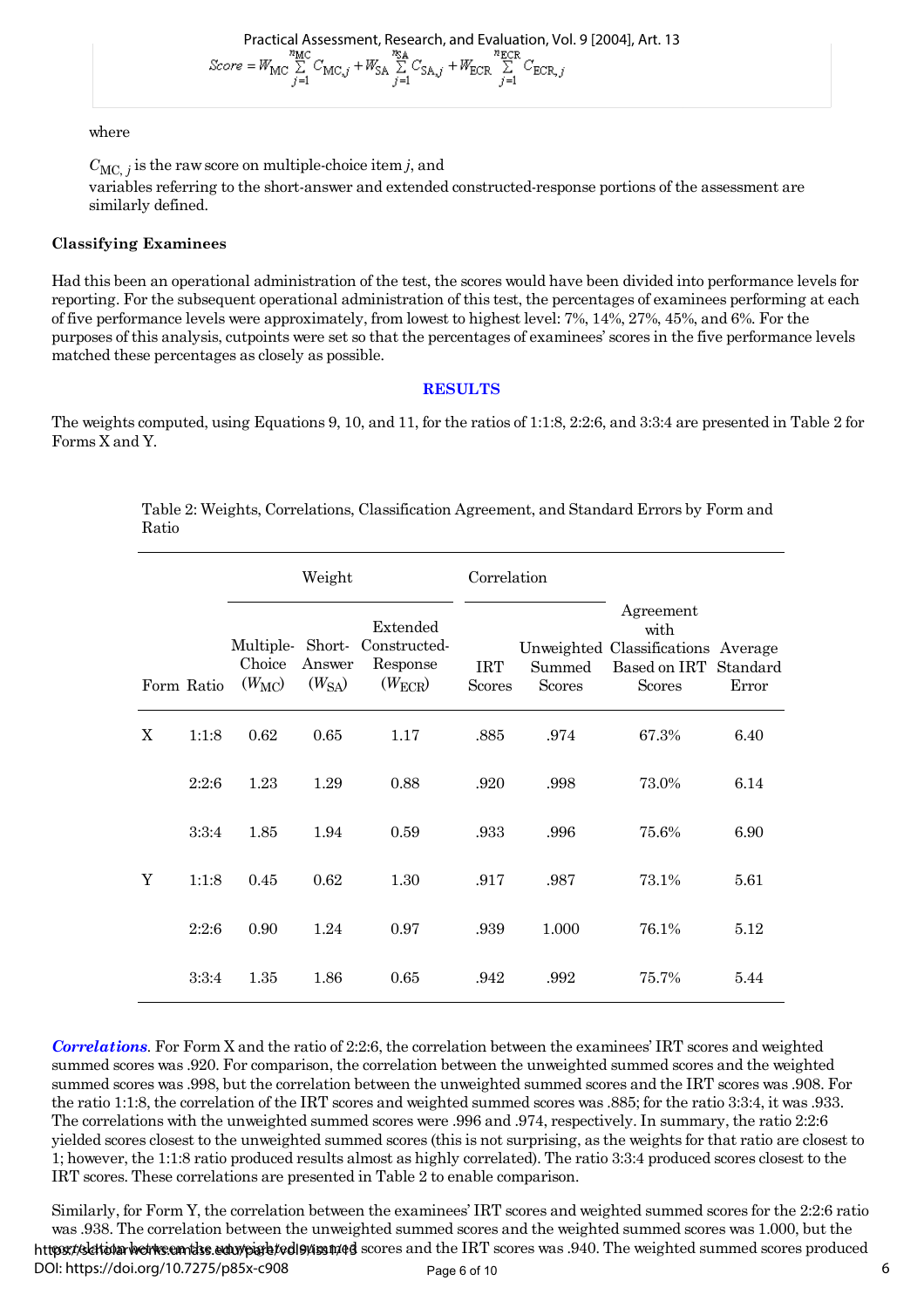#### Childs et al.: IRT-Linked Standard Errors of Weighted Composites

by the ratio 1:1:8 were correlated .917 with the IRT scores; for the ratio 3:3:4, the correlation was .942. The correlations with the unweighted summed scores were .992 and .987, respectively.

**C***lassification consistency* For Form X and the ratio of 2:2:6, classifications were the same as those produced using the IRT scores for 73.1% of the examinees and differed by one level for 25.7%, by two levels for 1.1%, and by three levels for 0.1%. For the 1:1:8 ratio, classifications were the same for 67.3%; for 3:3:4, the classifications agreed exactly for 75.6%.

For Form Y, classifications were the same for 76.1% of the examinees in 2:2:6. Classifications differed by one level for 22.6%, and by two levels for 1.3%. For 1:1:8, classification was unchanged for 73.1%. The ratio of 3:3:4 produced exact agreement for 75.7%.

**D***ifferential accuracy.* For Form X, a very small number of examinees (15; 1.2%) who were in a very low category based on their weighted summed scores moved up two or three levels from their classification based on the 2:2:6 ratio, when categorized on their IRT scores. For the 1:1:8 ratio, a few more (30; 2.4%) moved up two or more levels; for the 3:3:4 ratio, a few less changed by this amount (7; 0.6%). These changes are likely because the IRT scoring ignored omitted items, while summed scores necessarily penalize omits. However, apart from this small difference, neither scoring approach clearly favors high or low achievers. Results were very similar for Form Y.

**S***tandard errors.* The standard errors were computed as described previously. Figure 1 shows the IRT information by item type for Form X. The extended constructed-response items contribute the most information for all levels of *q* ; compared to the short-answer items, the multiple-choice items contribute slightly more information at the upper end of the scale. Figure 2 compares the standard errors for both approaches, with the IRT standard errors projected onto the raw score metric used by the weighted summed scores (the shape of the curve for the non-projected IRT standard errors was, naturally, the same). The weighted summed score standard errors for all three ratios are larger than those for the IRT scores for the upper and lower ends of the *q* scale. For a narrow range in the middle of the scale, the standard errors for the 1:1:8 and the 2:2:6 ratios are smaller than the IRT standard errors. Overall, the ratio of 1:1:8 resulted in standard errors about 5% larger than the standard errors for the 2:2:6 ratio; a ratio of 3:3:4 resulted in standard errors 10% larger. The different shapes of the curves can be seen to be related to the differences in information by item type across the range of achievement. The average standard errors by ratio and form are provided in Table 2.



Figure 2. Standard errors for weighted summed scores and IRT scores (Form X).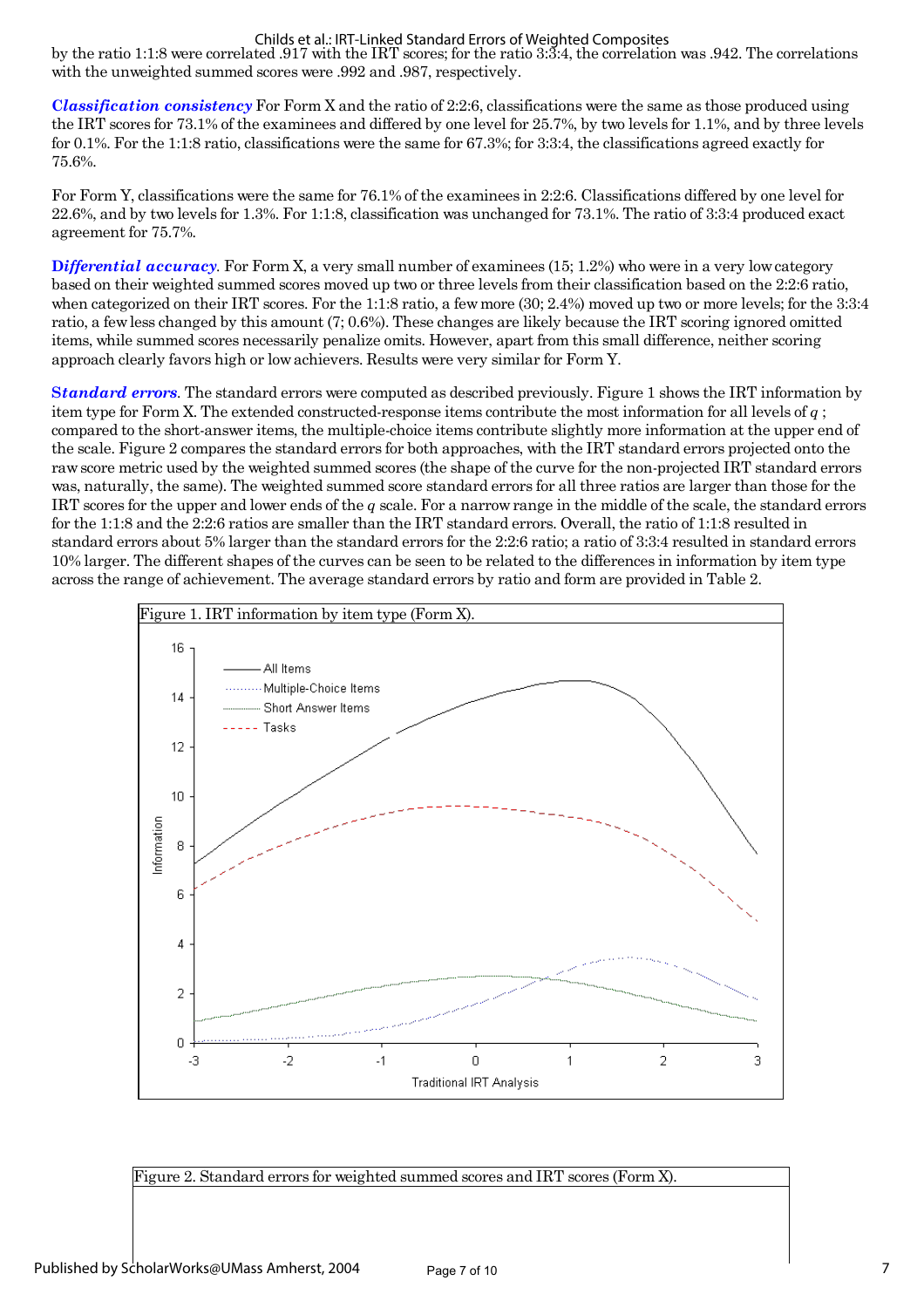

The standard errors were used to place examinees into a border category if their score estimates plus or minus one standard error included a cutpoint. Based on the IRT scores, 49.4% of the examinees were clearly classified into a performance level (i.e., their score estimate plus or minus one standard error did not include a cutpoint); based on the weighted summed scores using a 2:2:6 ratio, 58.8% were clearly classified. Results were similar for the other weightings.

The patterns of standard errors for Form Y were virtually identical to those for Form X, so the corresponding figures are not included. When one standard deviation above and below each cutpoint were considered in the performance level classifications, 7.2% fewer examinees were clearly classified based on the IRT scoring than based on the weighted summed scoring.

# **DISCUSSION**

Based on these analysis results, what responses can be offered to the four questions posed earlier?

*1. What are the correlations between examinees' weighted summed scores and IRT scores?*

The 3:3:4 ratio produced the highest correlations with the IRT scores: .933 and .942 for Forms X and Y, respectively. The 2:2:6 ratio produced correlations of .920 and .939 and the 1:1:8 ratio, correlations of .885 and .917. However, the weighted summed scores were even more highly correlated with unweighted summed scores: above .97 for all ratios and forms.

### *2. If these scores were reported in five categories, what percentage of examinees would be classified differently by the two approaches to computing scores?*

Classifications into the performance levels were similar across the two approaches. For Form X and ratio 2:2:6, classifications were the same as those based on IRT scoring for 73.0% of examinees and differed by one level for 25.8%, by two levels for 1.1%, and by three levels for 0.1%. The 3:3:4 ratio produced 75.6% agreement and the 1:1:8 ratio, 67.3% agreement. Results were similar for Form Y.

*3. Does one approach favor high or low achievers?*

Neither approach consistently favors high or low achievers.

# *4. Which approach yields a lower standard error of measurement?*

The IRT approach yields a slightly smaller standard error at the lower and upper ends of the scale, but the weighted summed score approach using a 2:2:6 ratio yielded slightly lower standard errors in the middle of the scale. For Form X, the 1:1:8 ratio produced standard errors slightly larger than those for the 2:2:6 ratio; the 3:3:4 ratio produced standard errors that were larger still. For Form Y, the 2:2:6 ratio again produced the smallest standard errors, but the 1:1:8 ratio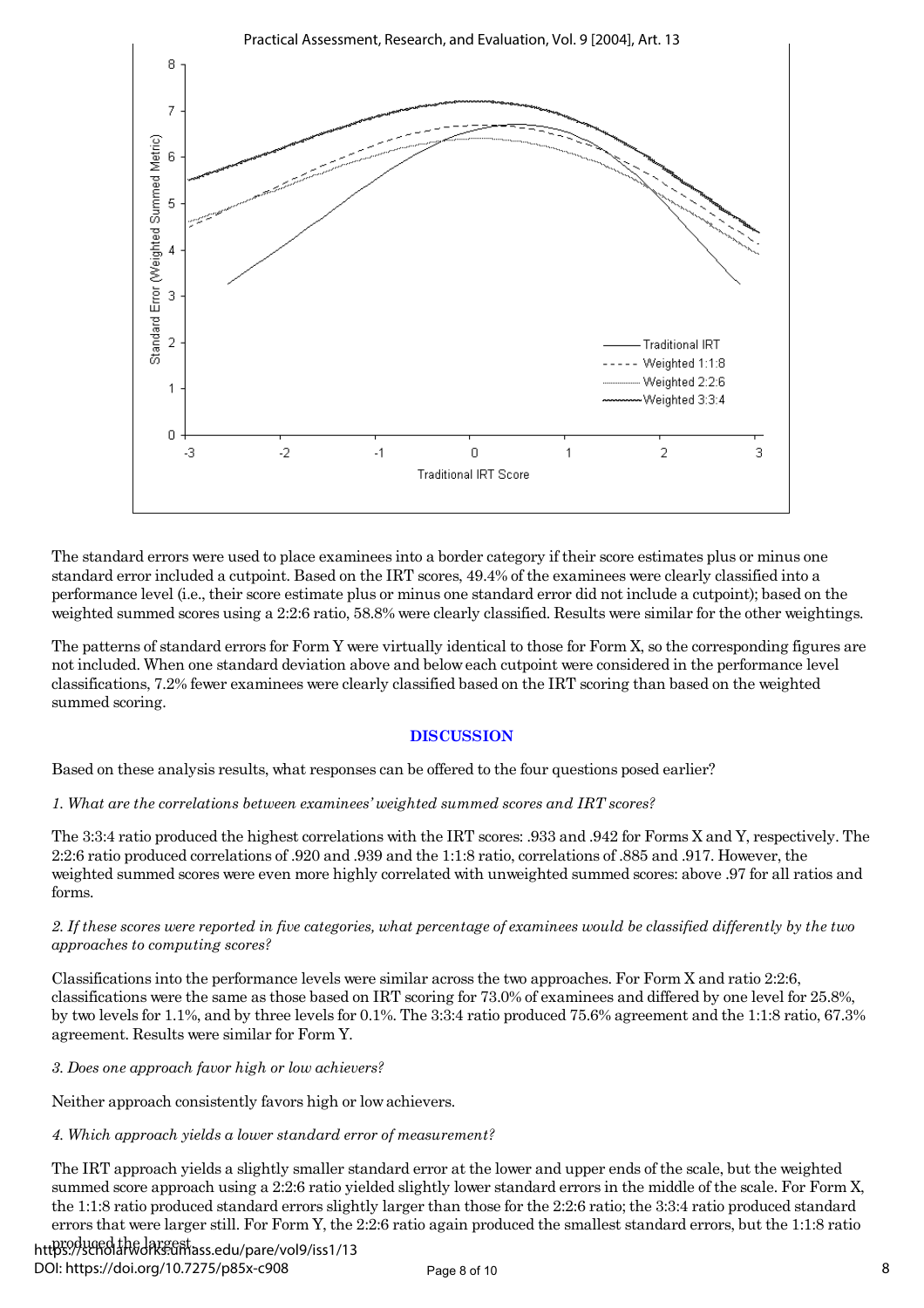#### Childs et al.: IRT-Linked Standard Errors of Weighted Composites

The results of this study suggest that the effect – on examinee scores, standard errors, or performance level classifications – of explicitly weighting multiple-choice items, short-answer items, and extended constructed-response items to achieve a specified ratio on the raw score metric depends, not surprisingly, on the size of the weights. The ratio of 2:2:6 required weights ranging from 0.88 to 1.29 because the desired ratio was already reflected in the testing time devoted to each type of item and in the numbers of score points for each item and numbers of items. The application of this weighting had little effect on the results. Other ratios required more extreme weights, however, and resulted in larger, though still small, changes in the results. As Table 2 shows, for each form, the ratio that required weights farthest from 1 resulted in the largest standard error; the patterns are less clear for correlations and classification agreement, however.

A few cautions are in order. First, in the scoring stage, different weights were de facto attached to the extended constructed-response items. An item that is scored 1 to 7 has the potential to contribute more to the final score than an item scored 1 to 4. It is possible for all ratings from the extended constructed-response items to have the same weight. This can be accomplished by simply multiplying the weights discussed previously by an item-specific weight.

Another concern is the decision to ignore omitted items in the IRT scoring. A follow-up to this study might treat such items as wrong and compare the results. Given that examinees were not instructed to try to complete the test and, particularly, the low motivation conditions in a field test, it is not clear that omitted items should be seen as evidence of low achievement. Data from an operational administration might also be analyzed based on a different decision on this issue.

Additionally, as Rudner (2001) observed, assessing the effect of weights on a test's reliability is not the same as assessing the effect on validity. In this study, standard errors were computed as an index of score reliability. As no criterion or other data against which to compare the scores were available, it was not possible to examine the effect of the weights on validity.

Finally, the desired weighting is based on ratios on the raw score metric and does not take into account other characteristics of the item types, such as the variance of the scores. Arguments could be made for alternative explicit weighting schemes that would use other criteria for determining the contribution of each item type. The decision to use ratios on the raw score metric was based on a desire to be able to report to the public that each item type did count for the specified percentage of "points" on the scale.

#### **CONCLUSION**

The results presented above suggest that the effect of weighting by item type depends on the size of the weights. The ratio that most closely approximated the ratios of testing time and numbers of score points for each item type produced results most comparable to those of IRT scoring. The ratios that required weights farther from 1 resulted in larger standard errors. However, in the score range where most examinees fall, the standard errors are similar across scoring approaches. The effect of changing scoring approaches is quite small for most examinees.

If the intended relative emphasis on different item types is reflected in the test's design, then it is likely that the effort required to impose explicit weights will be disproportionate to their effect. As the difference between the intended emphasis and the test's design increases, however, the effect of the weighting will also increase. In other words, the effect of explicit weights is likely to be greatest when a test is least well-designed for its intended use.

# **Acknowledgments**

We are grateful to the Education Quality and Accountability Office for permission to use the data analyzed in this study. Connie Kidd and Kelsey Saunders, both of the EQAO, provided much-appreciated information and advice.

This article is based in part on a paper presented at the annual meeting of the National Council on Measurement in Education, New Orleans, LA, 4 April 2002.

Correspondence concerning this article should be addressed to Ruth A. Childs, OISE/UT, 252 Bloor Street West,  $11<sup>th</sup>$ Floor, Toronto, Ontario M5S 1V6. E-mail: [rchilds@oise.utoronto.ca](mailto:rchilds@oise.utoronto.ca)

#### **References**

Baker, F. B. (1992). *Item response theory: Parameter estimation techniques.* New York: Marcel Dekker.

Ban, J.-C., & Lee, W.-C. (2002, April). *Psychometric properties of composite scores and effects of differential weights using different combining methods.* Paper presented at the annual meeting of the American Educational Research Association, New Orleans, LA.

Childs, R. A., Elgie, S., Gadalla, T., Jaciw, A. P., & Traub, R. E. (2001, June). *Analyses of the EQAO's Grade 9 Assessment of Mathematics field test data. Final report*. Toronto, ON: Authors.

Childs, R. A., Jaciw, A. P., & Saunders, K. (2002, June). *Marking code alignment: Combining markers' judgments with* Page 9 of 10 9 Published by ScholarWorks@UMass Amherst, 2004